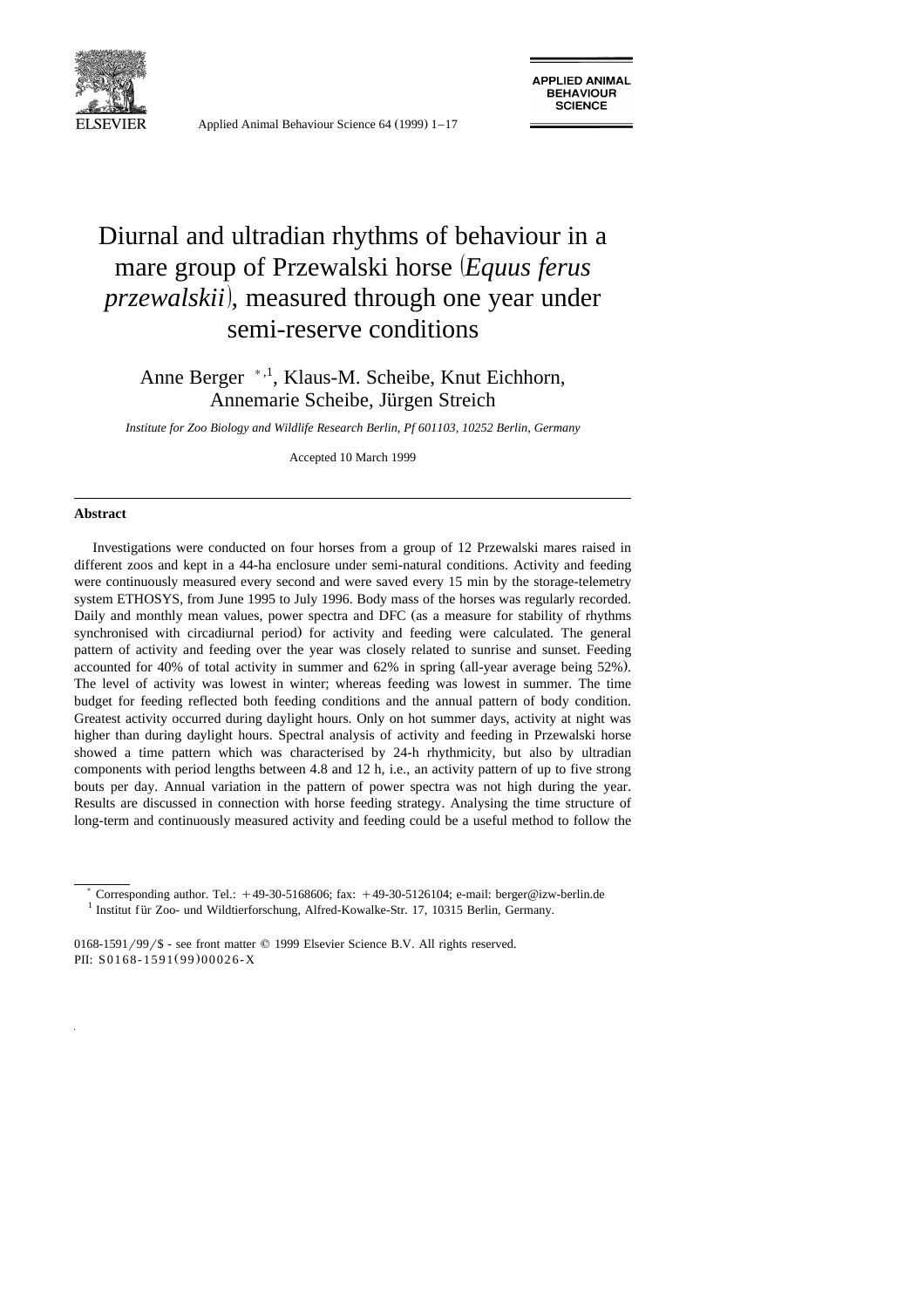general living conditions, especially the nutritional situation and to detect stressful conditions.  $© 1999 Elsevier Science B.V. All rights reserved.$ 

*Keywords:* Horse; Przewalski horse; Circadian rhythm; Ultradian rhythm; Feeding and nutrition; Telemetry; Stress

# **1. Introduction**

Conservation of endangered species in zoos and other protected areas so far has saved several species from extinction. Strategically planned collection, preferentially concentrating on 'flagship species', is part of modern conservation (Hutchins et al., 1995). Breeding in captivity, on the other hand, poses many problems, and reintroduction of a species into its former habitat from captive-bred stock is not a simple procedure (Snyder et al., 1996). During the re-adaptation and transition from protected to natural conditions, diagnostic tools may be of importance to monitor the general state of free-ranging individuals. Accurate analysis of time budgets and rhythmic patterns of long-term and continuously measured complex behaviours (such as activity and feeding) may be such a tool. All physiological and behavioural rhythms of a healthy animal are synchronised in a meaningful way to both the time structure of the environment as well as to each other (Aschoff, 1958). Many sub-functions are included in most complex functions, such as activity and feeding, which are thus modulated by distinct biological time patterns (for instance, reproduction or digestion). Since the circadian rhythm is the most influential factor, all the other rhythms are more or less related to it. Behavioural rhythms play a major role in the ecological relations of a species and are part of its evolutionary adaptation (Aschoff, 1958). High selection pressure may change the diurnal activity pattern of a species, and nutritional chains may depend on activity rhythms (Remmert, 1969). Biological rhythms express adaptation to the annual change of the photoperiod. They also provide information on physical parameters, such as the nutritional state, social status or stress. Hence, they are tools to describe the situation of individuals and groups of animals (Tester and Figala, 1990).

Activity rhythms can be continuously recorded, and convenient analysis, for example, should indicate critical conditions. Knowledge of the normal values for a species under natural but maximally stress-free conditions is a precondition for identification of unusual deviations of diagnostic importance.

The Przewalski horse (*Equus ferus przewalskii*) is one of the ungulate species that, by being kept in zoos, has been saved from extinction. Being an attractive large mammal, it is a 'flagship species' for conservation projects. Reintroduction into its former habitat is accompanied by many difficulties and is a great challenge (van Dierendonck et al., 1996). Even if environmental conditions and organisation are optimal, the animals may have problems with natural conditions due to lack of experience, lack of acclimatisation or unsuitable physiological or morphological characteristics. The responsibility of humans for protecting animals from unnecessary suffering, pain and distress requires before reintroduction to identify and exclude individuals that are found unable to cope with natural conditions.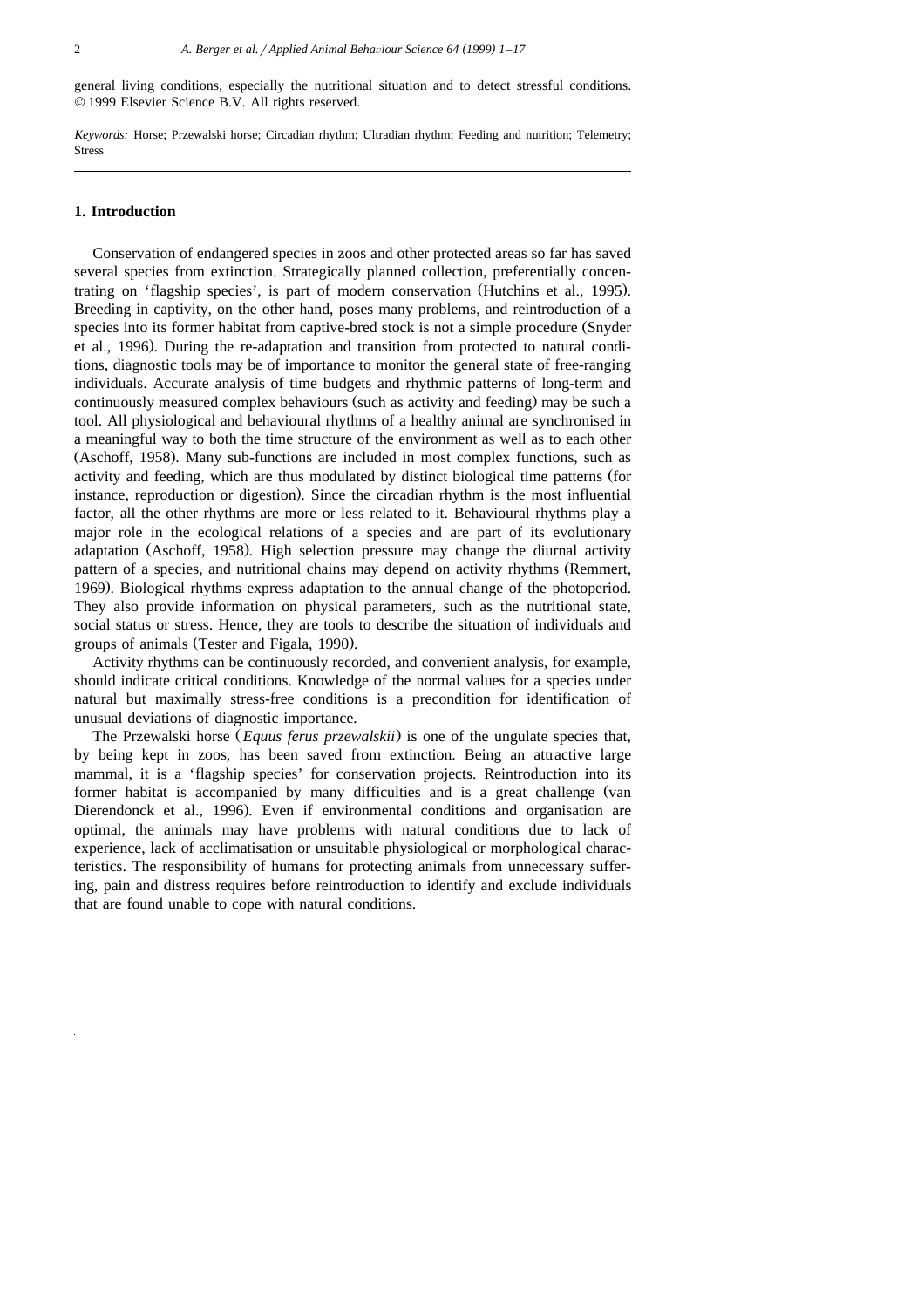It was important, against this background, to analyse the basic behaviour parameters, activity and feeding of Przewalski horses in nature-like conditions at annual, daily and ultradian levels. It was our aim to describe the normal, species-specific variation of behaviour throughout the year and to demonstrate possibilities for detection of unusual or stressful conditions. Such information may, as well, provide basic comparative data relevant to the domestic horse. The methods used (long-time registration of behavioural parameters, analysis of behavioural rhythms in order to identify stress) could play an important role in the realisation of rutting seasons, illness or stress both in wild animals or extensively kept animals.

#### **2. Material and methods**

## *2.1. Animals*

The study was conducted on a herd of the Schorfheide/Liebenthal semi-reserve (Fig. 1). They were born in different zoos and preserves and were selected for this semi-reserve and thus, for potential renaturalisation under the European Preservation-Breeding Programme for the Przewalski Horse (EPP). All were well-adapted to the semi-reserve conditions and were in good physical condition throughout the study period. Under natural conditions, a leading stallion keeps the herd together, guards and defends it against dangers and competitors and fertilises the mares. In a mare herd under wildlife conditions, a mare took the position of leading stallion and maintained it even after the herd was joined by stallions (Klimov, 1990). In our herd, the most experienced mare, Alina, exhibited typical stallion behaviour. A stable social hierarchy prevailed among the other mares during the investigation. Scheibe et al. (1997) provided information about the social structure of this herd from 1992 to 1995.

| Name      | <b>Sex</b> | <b>Birthday</b> | Birth place Stud book |        | Date of arrival | Index of  |
|-----------|------------|-----------------|-----------------------|--------|-----------------|-----------|
|           |            |                 |                       | number | in semireserve  | dominance |
| Alina     | female     | 21/12/88        | Cologne               | 1789   | 08/04/92        |           |
| Sprille   | female     | 15/04/90        | Springe               | 4523   | 08/04/92        | 0.38      |
| Ashnai    | female     | 15/04/91        | Cologne               | 4587   | 08/04/92        | $-0.08$   |
| Spirre    | female     | 27/04/91        | Springe               | 4680   | 08/04/92        | $-0.66$   |
| Sirena    | female     | 13/05/91        | Munich                | 4634   | 13/05/92        | 0.18      |
| Nomin     | female     | 18/05/91        | Cologne               | 4588   | 08/04/92        | 0.12      |
| Barbarina | female     | 23/05/91        | Munich                | 4636   | 13/05/92        | 0.35      |
| Bulgania  | female     | 30/06/91        | Duisburg              | 4579   | 13/05/92        | $-0.33$   |
| Mada      | female     | 10/10/91        | Nürnberg              | 4651   | 28/07/92        | $-0.56$   |
| Mida      | female     | 30/11/91        | Nürnberg              | 4557   | 28/07/92        | $-0.63$   |
| Duma      | female     | 24/05/92        | Duisburg              |        | 28/05/93        | $-0.9$    |
| Lulu      | female     | 04/08/92        | Cologne               |        | 28/05/93        | -1        |

#### index of dominance victories defeats victories defeats

Fig. 1. The Przewalski horse mare herd of Schorfheide/Liebenthal semi-reserve.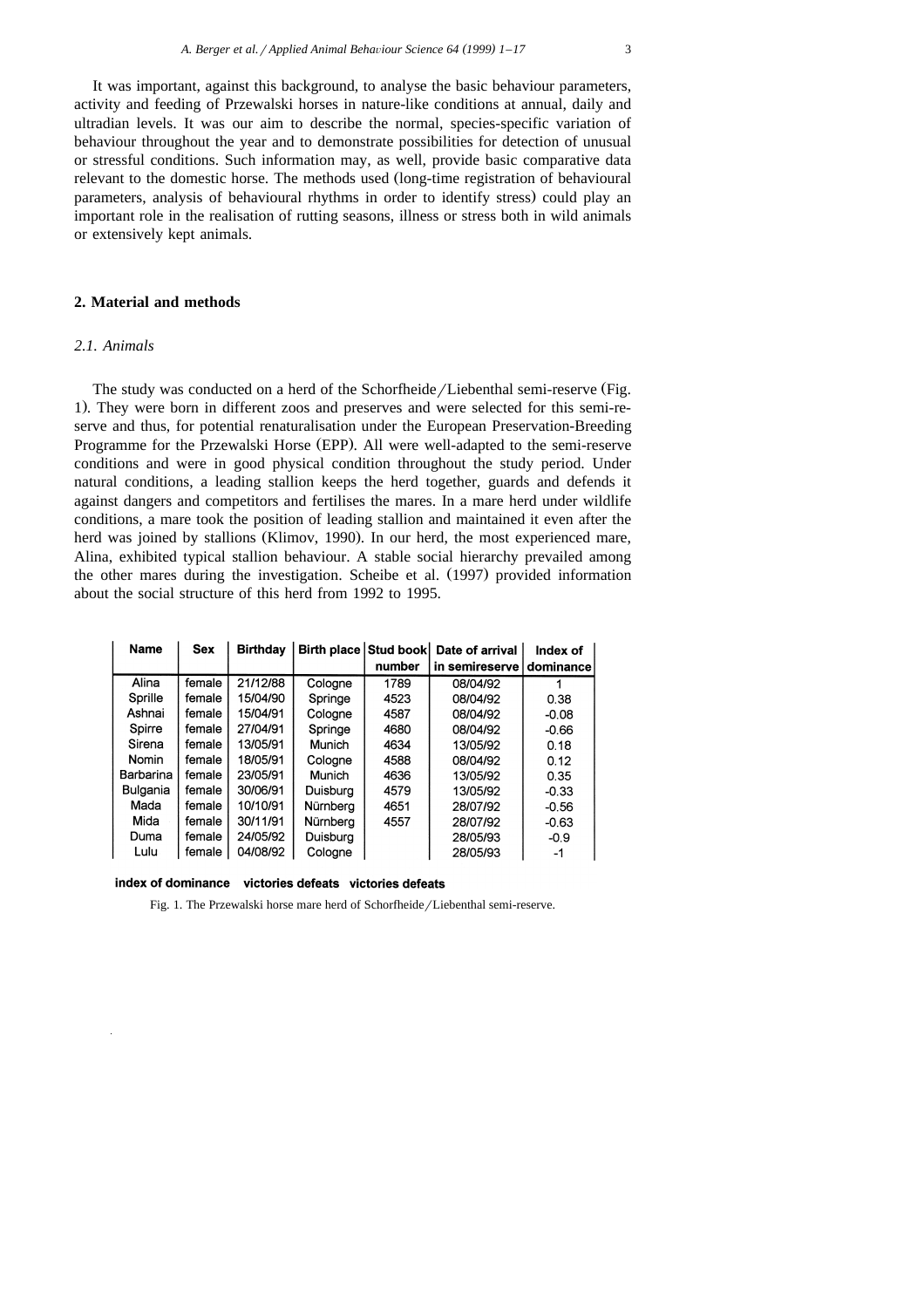Clear judgeable hierarchy conflicts between mares were registered in regular visual observations of the herd (see also Section 2.3). The individual index of dominance, according to Bowen and Brooks  $(1978)$  varying between  $+1$  (absolutely dominant) and  $-1$  (completely subdominant), was calculated for each of the animals from victories and defeats.

## *2.2. Location*

Semi-reserves were created by the European Conservation Project for scientific research in preparation for reintroduction. They are defined as enclosures large enough to carry a certain group of Przewalski horses without a need for additional feeding throughout the year, though provisions are made for interventions that may be required for veterinary care (Zimmermann, 1997).

The Schorfheide/Liebenthal semi-reserve is situated in a forest area about 70 km north of Berlin. It is an enclosure of  $0.42 \text{ km}^2$ , with a large fenced meadow and some small plots of woodland (pine and oak). In 1990, a seed mixture was sown on this abundant field (mainly *Lolium perenne*, *Trifolium repens*). The area, up to 1994, carried a mosaic of different herb communities (above all *Urtica dioica, Artemisia* sp., *Cirsium ar*Õ*ense*, *C.* Õ*ulgare*, *Dactylis glomerata*, *L. perenne*, *T. repens*, *Bromus* sp. , a . development greatly attributable to horse grazing. A freely accessible watering place is connected to an automatic recording unit for registration of date, time, identification of individuals and body mass. Close to this water source are salt licks and a weather station (Digitar from 3465 Diablo Ave., Hayward, CA 94545, USA). The weather station records and saves in half-hour intervals all important weather parameters. Four raised hides at different points ensure good overseeability of this hilly semi-reserve.

#### 2.3. Recording activity and feeding

General locomotive activity and feeding were recorded by a storage telemetry system ETHOSYS (Scheibe et al., 1998). The system consists of collars named ETHOREC Žcontaining a measurement system, a microcontroller with memory, receiver and transmitter), a central station (ETHOLINK) and software for data transmission on a PC and graphic display (ETHODAT). An ETHOREC for horses weighs about 300 g. The sensor system of ETHOREC identifies all movements of the animal, which are passed on to the collar.

In one recording channel, general locomotor activity (following the definition of Aschoff, 1962) is recorded as the result of all movements, independent of the animal's position, whether lying or standing.

A series of prehensile bites with time intervals between 375 and 1375 ms is defined as feeding. When the head of the animal is held down and is moved in this characteristic pattern of feeding, ETHOREC identifies these actions additionally as 'feeding' on a second recording channel.

Each second, the sensors of collars were requested, results are summed up, and at the end of an analysis interval of 30 or 15 min, they are saved in the internal memory. The process of counting is then initiated again. The resulting time series are automatically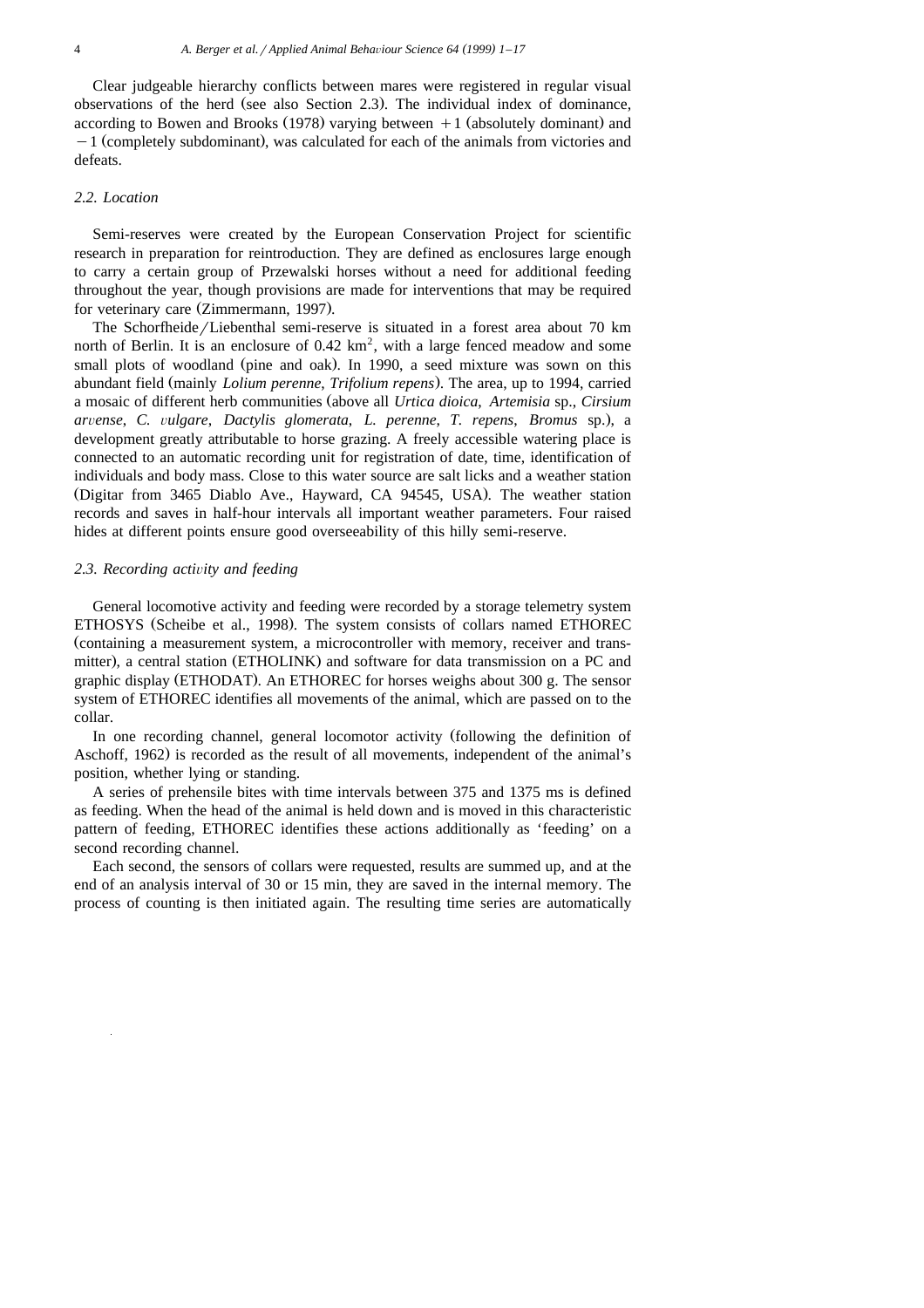transferred by radio from the collar to the central station (ETHOLINK), as soon as an animal is identified by a passive infrared detector within transmitting range. Once the data are transmitted the memory of ETHOREC is cleared for further records. The 32k RAM memory capacity of ETHOREC is sufficient for 2047 data sets (corresponding to 21 days with a saving interval of 15 min). The internal battery of ETHOREC is sufficient for about 1 year.

Previous investigations (Berger, 1993) have shown that the behaviour parameters of activity and feeding were correctly identified by collars. Visual observations on social structure, choice of food and space–time–behaviour of the herd were undertaken to ensure proper interpretation of ETHOREC data and to obtain further information about the horses' way of life. They were undertaken in 14-day intervals for all individuals (duration:  $8 \text{ h}$ , measuring interval:  $15 \text{ min}$ ) and in monthly intervals for the total herd  $d$ uration: 24 h, measuring interval: 10 min).

#### *2.4. Data analysis*

Data collected by ETHOSYS from four animals (Duma, Spirre, Mada and Mida) over at least 1 year were used for this analysis. In total, a data volume of 1498 consecutive animal days was analysed.

Each of the data series of activity and of feeding was subjected to several steps of analysis.

(A) General parameters were computed from original data and were examined for monthly variation. Daily activity phases were selected. If no activity was noticed, it was defined as resting. Mean daily total activity per month was computed for each of the animals. The relationship of activity for hours of natural light to activity for hours of darkness was calculated for each of the animals and months. The time between sunrise and sunset, as the daily light period, was taken from Ahnert's astronomic table (Burkhardt et al., 1994). These monthly values were then tested for annual variation by the Friedman test and, subsequently, the multiple comparisons post-hoc test (Daniel, 1990). In case of multiple comparisons, we do not show p-values for the individual comparisons but only their significance.

Ž . B Original data series were examined for their relative amounts of rhythmic components. All data files were subdivided into data sets for seven consecutive days, with a delay of 1 day between the data sets. From these partially overlapping data files, the autocorrelation functions were computed, and the power spectra were calculated from the latter. The periods of the power spectra were tested for significance (Andel, 1984), which gave the significant periodic components of the original data series. As appropriate statistical methods are lacking, evaluation of annual variation of significant periods of power spectrum was possible only by description of three-dimensional figures  $(x-axis = period length, y-axis = year, subdivided into successive 7-day segments with$ a delay of 1 day between them,  $z$ -axis = intensity of significant period of power spectrum).

Ž . C The values of these significant periods are used to calculate the 'Degree of Functional Coupling' (DFC) (Sinz and Scheibe, 1976; Scheibe et al., 1999). This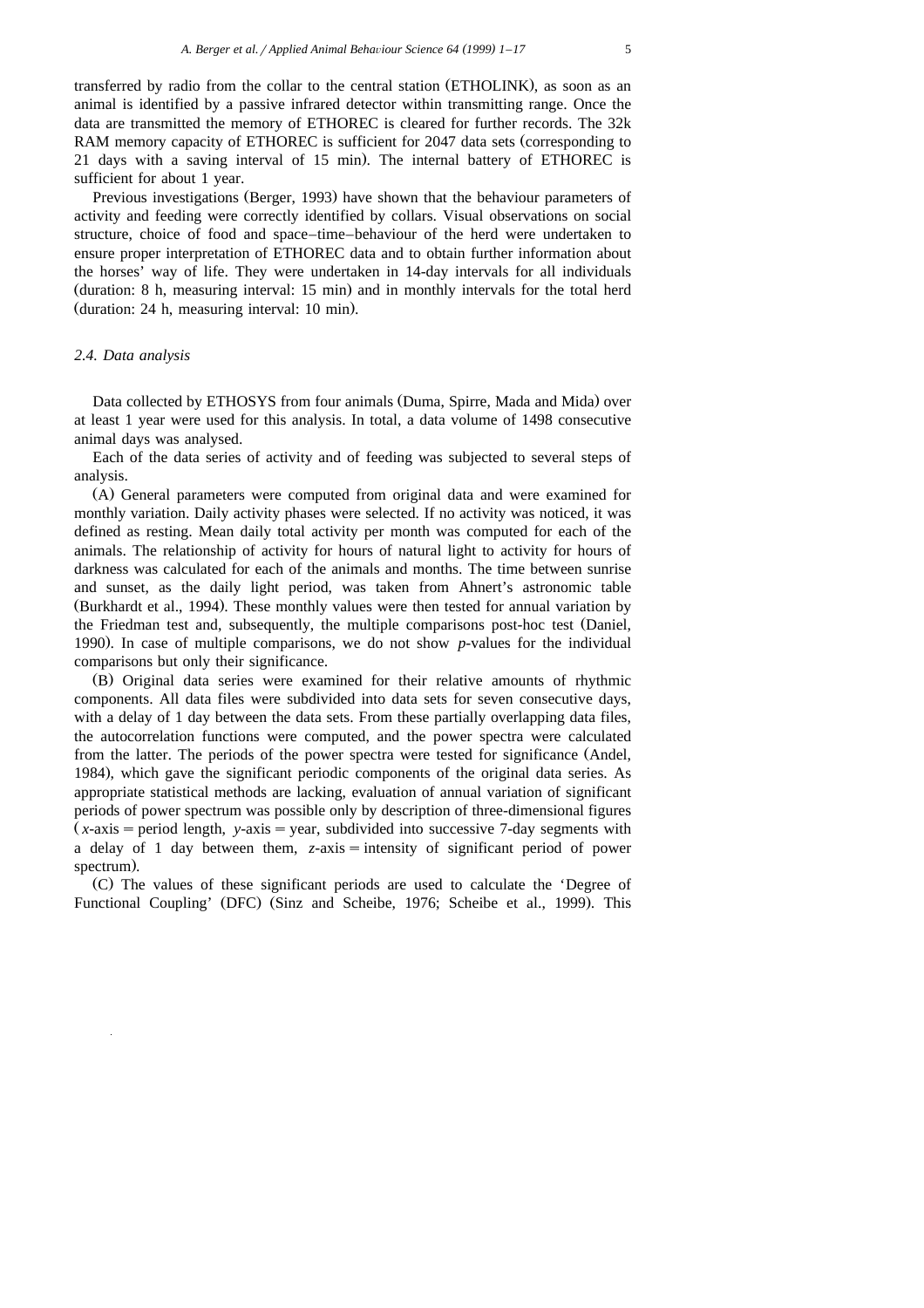

Fig. 2. Annual variation of body mass of four Przewalski horses under semi-reserve conditions (monthly mean values) and annual variation of air temperature (monthly mean values calculated from daily mean values and standard deviation).

expresses the relationship of the total of intensity of significant harmonic periods  $(SI(harm))$  with the total of intensity of all significant periods  $(SI(total))$  (Eq. (1)).



Fig. 3. (A) Activity pattern during 1 year (mean values of four Przewalski horses). (B) Feeding pattern during 1 year (mean values of four Przewalski horses).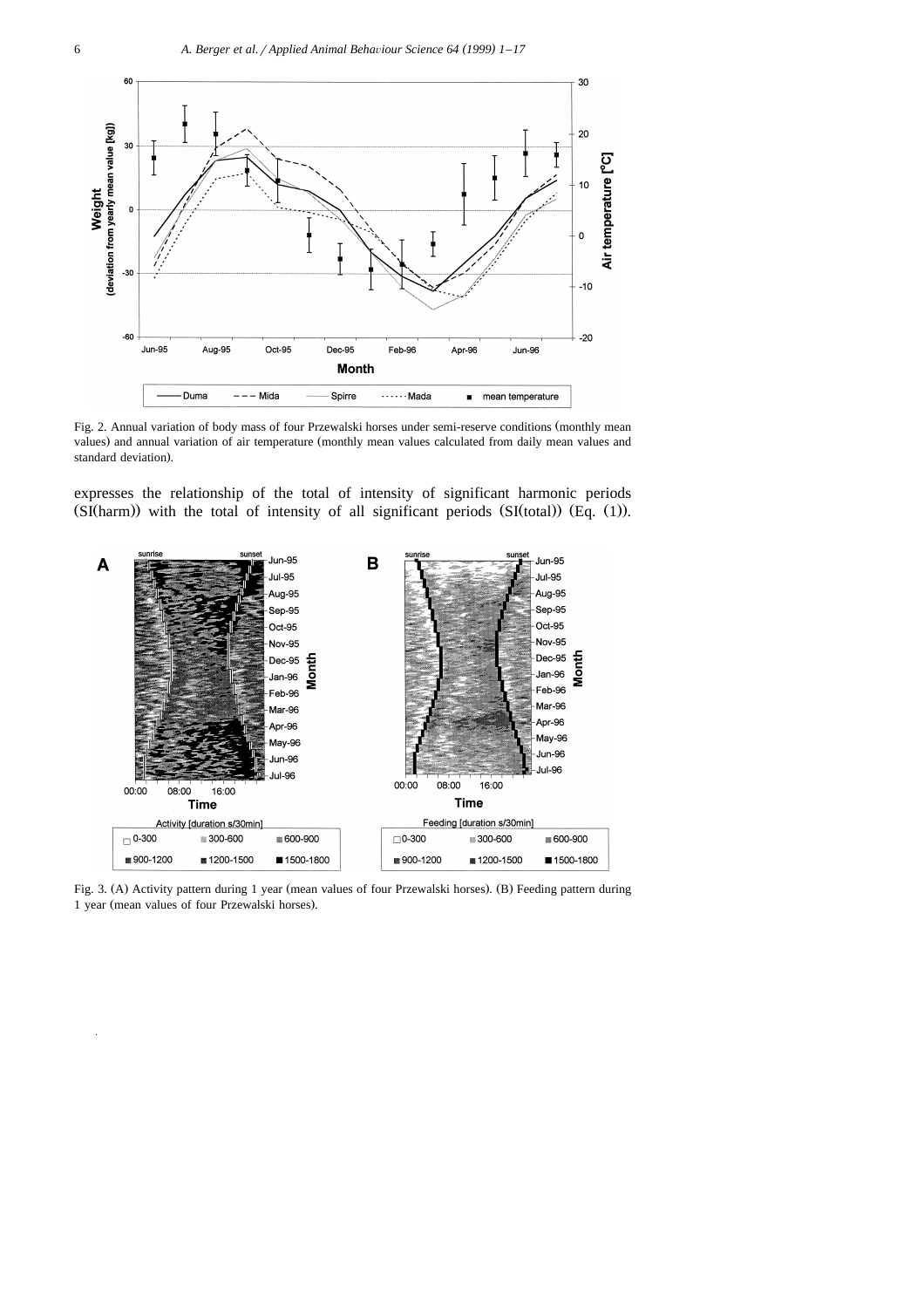Harmonic ultradian periods are defined as periods which were synchronised with the external circadian zeitgeber in relation to an integral number (that means 24 h divided by 1, 2, 3, etc., gives harmonic periods.

$$
DFC[\%] = SI(harm)*100/SI(total)
$$
 (1)

The DFC varied between 100% (internal synchronisation of organism and between organism and environment) and 0% (desynchronisation). DFC results (calculated from power over 7 days, as explained above) were continuously mapped over the year for each of the animals. Monthly DFCs (calculated over a full month) of each animal were computed and tested for annual variation (see above).



Fig. 4. (A) Annual variation of daily total activity (monthly mean values and standard deviation). (B) Annual variation of daily total feeding (monthly mean values and standard deviation). All data represent the mean value of four Przewalski horses.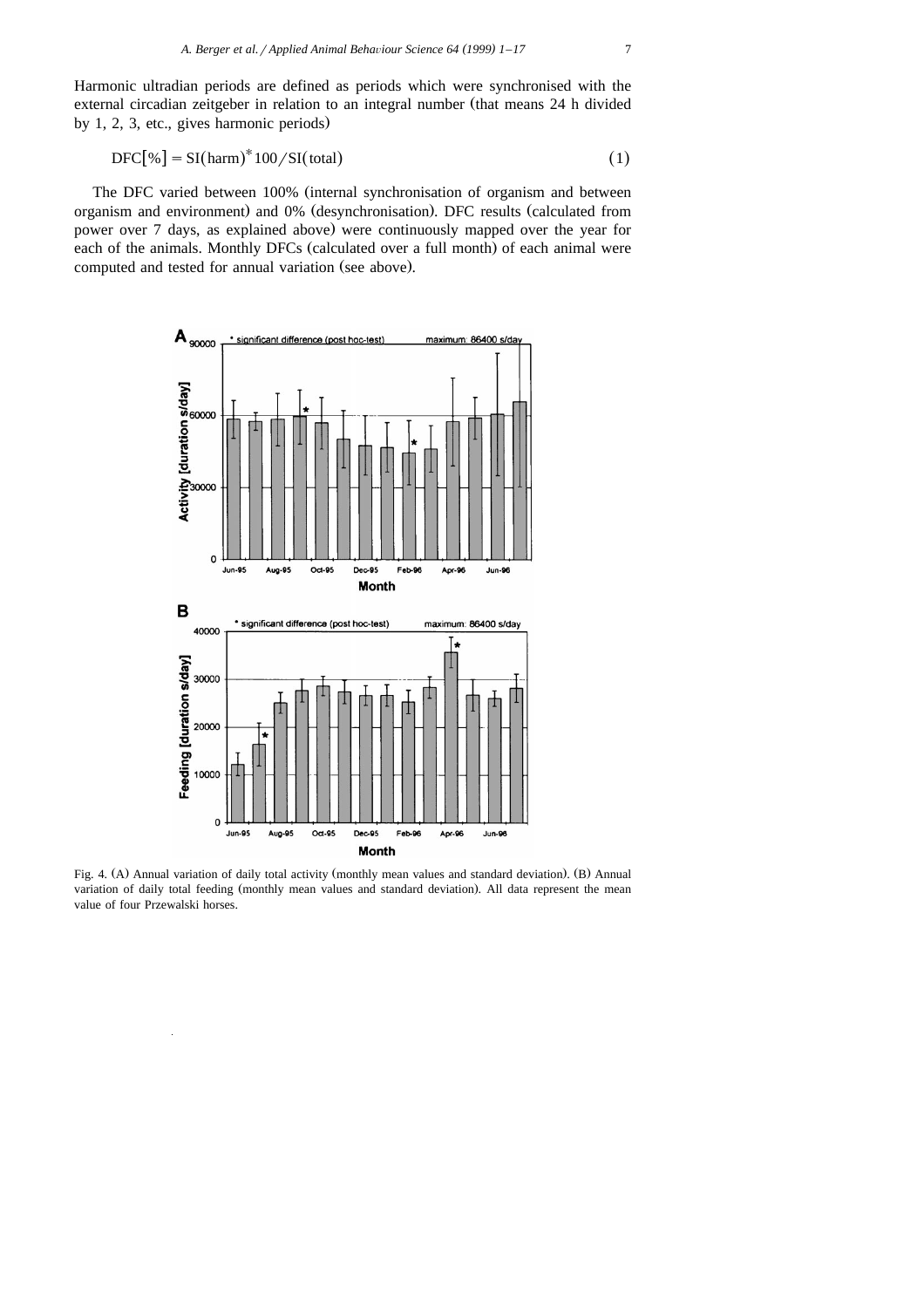## **3. Results**

Fig. 2 shows the annual variation of air temperature and of body mass of the four horses under investigation. The four body mass curves reach their maximum in September. The highest temperatures were measured in July. Although temperature is at its lowest in January, body mass reaches its lowest point in March.

Fig. 3 demonstrates the mean annual pattern of activity  $(A)$  and feeding  $(B)$  for all four animals. Activity shows a polyphasic pattern during the day. The ultradian and daily pattern is highly variable, but the links between the two main peaks and the variation of sunrise, as well as sunset throughout the year are most clearly visible, as is the main pause in the second part of the night just before sunrise. There are several



Fig. 5. (A) Annual variation of relationship between activity at daylight and activity at night (monthly mean values and standard deviation). (B) Annual variation of relationship between feeding at daylight and feeding at night (monthly mean values and standard deviation). All data represent the mean value of four Przewalski horses.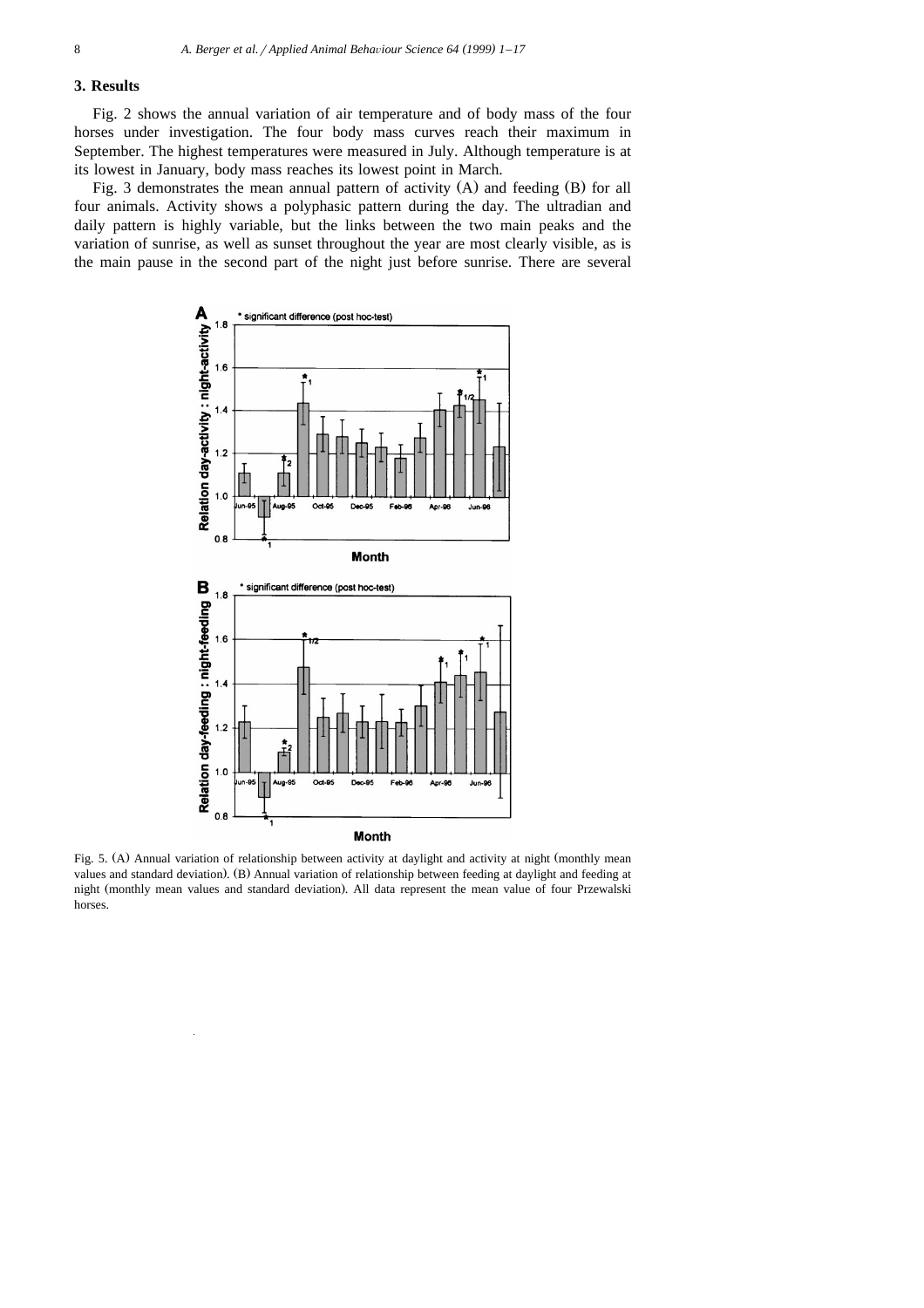activity peaks also during the night, most of them of lower intensity and shorter than during the day. The ultradian rhythm originates mainly from feeding activity which accounts for approximately 40% of total activity time in summer and 62% in spring. During winter and autumn, 55% of total activity was feeding. The amount of daily rest is normally  $48\%$  in winter and  $30\%$  in summer (annual average:  $36\%$ ). Also evident from this figure is the (occasionally leapwise) change of levels of activity and feeding over the year. Sometimes, there are changes in intensity and in the relationship between day and night activities within a few days in both parameters.

The daily levels of activity and feeding (Fig. 4) varied significantly over the months (Friedman test for activity,  $n=4$ , *p*-value = 0.0002; Friedman test for feeding,  $n=4$ ,  $p$ -value = 0.02). The post-hoc test showed a significant difference in activity between September 1995 and February 1996. Decreased activity in winter and a high standard



Fig. 6. (A) Typical power spectrum of activity calculated over a period of seven successive days (Przewalski horse 'Duma', April 18 to 24, 1996). (B) Annual variation of existence of significant periods in power spectra of activity of Przewalski horse 'Duma'. (C) Total intensity of significant periods in power spectra of activity of Przewalski horse 'Duma', added up over the whole year and depicted in percentage of the total.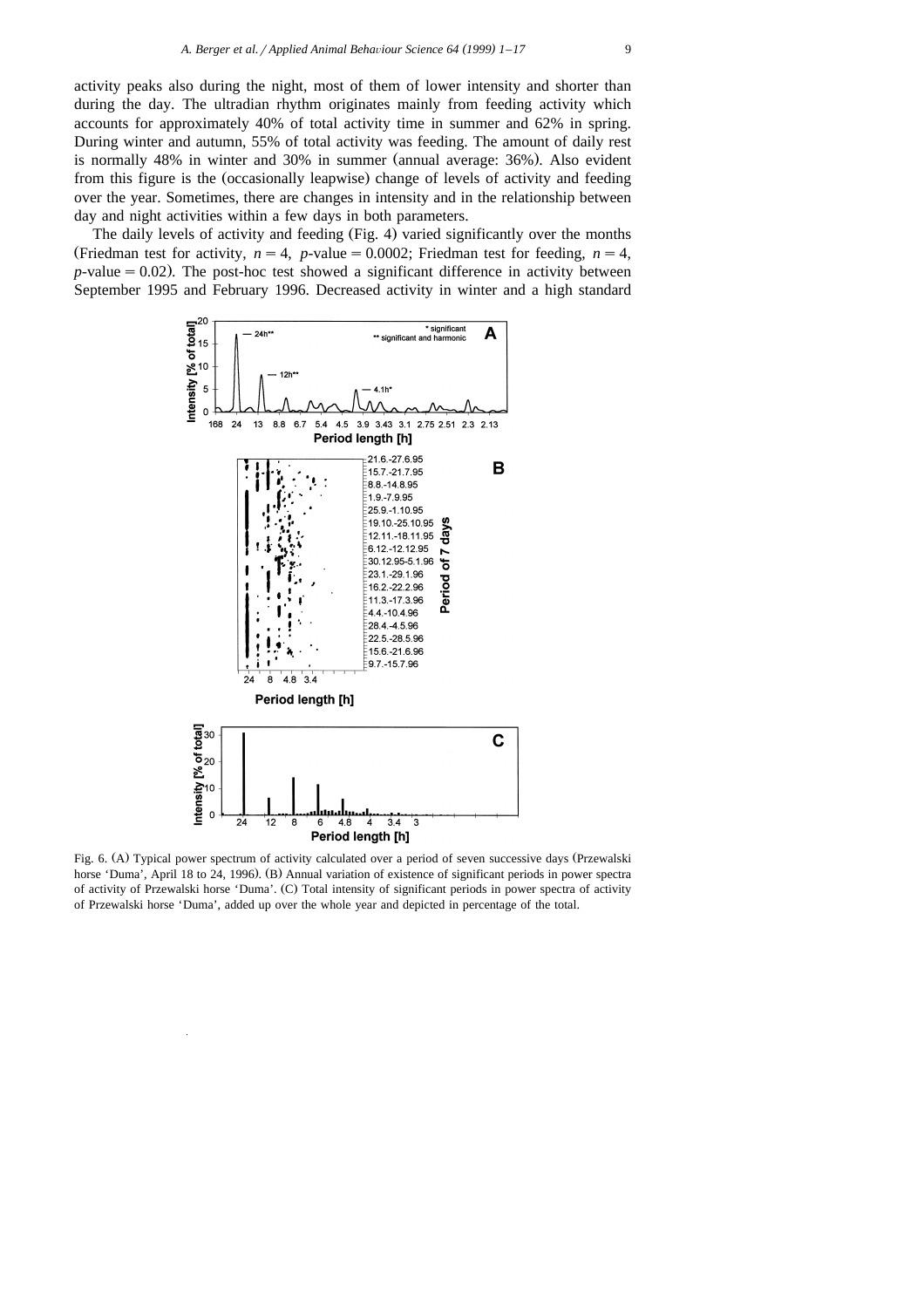deviation of activity in July 1996 were recordable, as well. Feeding varied significantly between July 1995 and April 1996. Feeding was at its highest level in Spring 1996 (especially in April) but was unexpectedly low in summer (June/July 1995). This illustration also shows the levels of activity and feeding to be unrelated to each other; maxima and minima of both parameters deviated from each other.

Activity and feeding were not evenly distributed over the hours of daylight and darkness (Fig. 5). The Friedman test results showed that the ratio of daytime activity/feeding to nighttime activity/feeding was not equally distributed  $(n=4,$  $p$ -values = 0.001). There were significant differences in activity between July 1995 and September 1995/May 1996/June 1996 as well as between August 1995 and May 1996. Feeding varied significantly between July 1995 and September 1995/April 1996/May 1996/June 1996 as well as between August 1995 and September 1995. July 1995 was



Fig. 7. (A) Monthly DFC for activity during 1 year (mean values and standard deviations of four Przewalski horses). (B) Monthly DFC for feeding during 1 year (mean values and standard deviations of four Przewalski horses).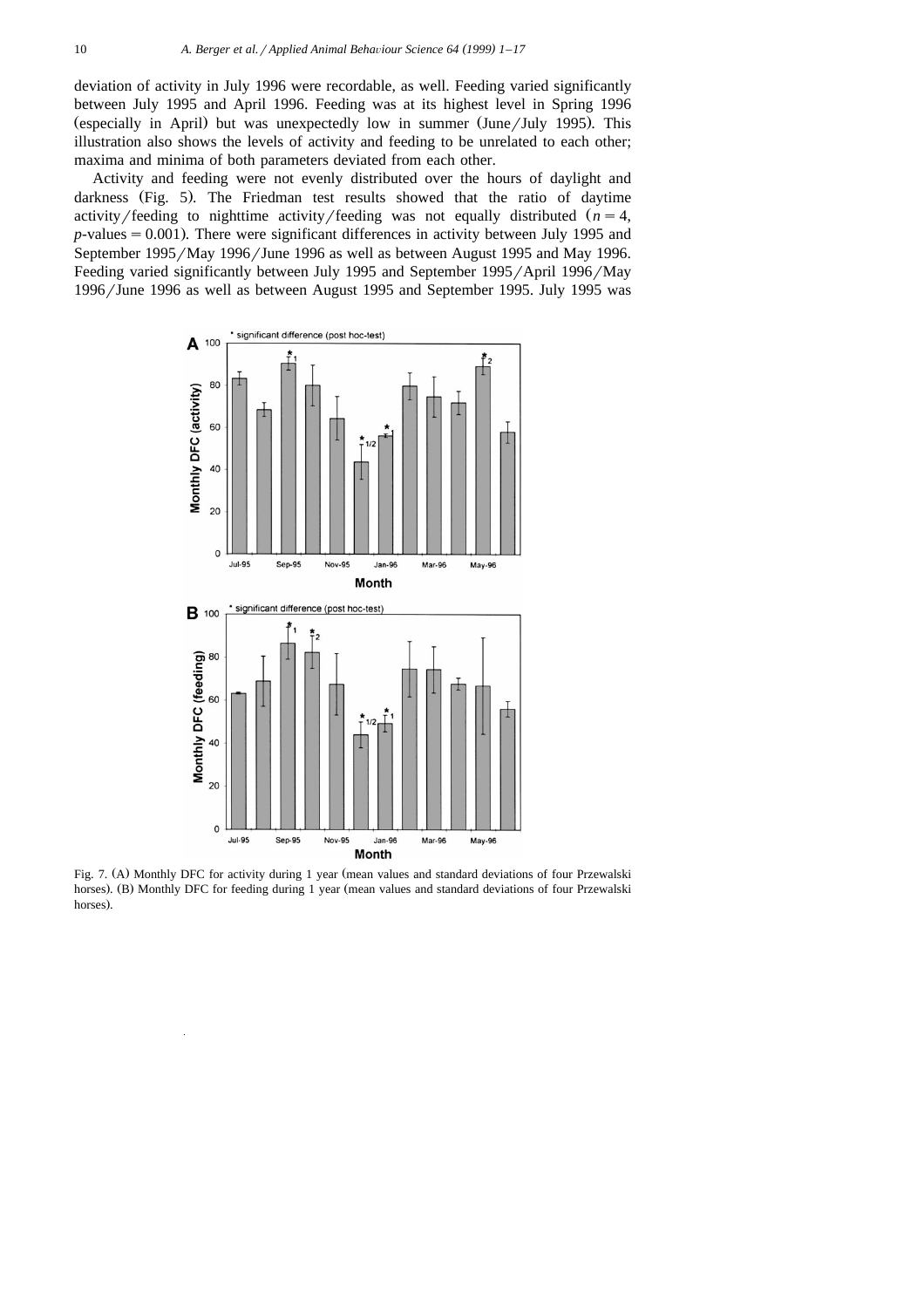the only month with higher activity and feeding at night than activity and feeding at day. In all other months, daytime activity and feeding were higher than those at night. The standard deviation in July 1996 again was extremely high.

Fig. 6 shows a typical power spectrum for activity of one animal during a 7-day period  $(A)$ . Detected in this example were the 24-h period, a significant harmonic period of 12-h length and a significant nonharmonic period of 4.1-h length. The typical occurrence of all significant periods of activity over the year, using the example of one animal in a three-dimensional figure (as described in Section 2) is shown  $(B)$ . No systematic variation was obvious during the year for the ultradian or the 24-h component. These diverse (significant) intensities of different periods were summed up over the year and were depicted in a standardised way as percentage relative to the total  $(C)$ . The strongest period was the circadian  $(30.8\%$  of total), followed by the 8-h period  $(14.0\%)$  and 6-h period  $(11.4\%)$ .

Fig. 7 displays the monthly DFCs of activity  $(A)$  and feeding  $(B)$  of all animals over one full year. The DFCs (calculated over a month) varied in general, but were especially low during Winter and Summer 1996. There was a significant annual variation of monthly DFCs (Friedman test for activity,  $n = 4$ ,  $p$ -value = 0.0007; Friedman test for feeding,  $n = 4$ ,  $p = 0.0067$ ). Monthly DFCs of activity were significantly different from each other between December 1995 and September 1995/January 1996/May 1996. The same significance was exhibited by monthly DFCs of feeding between September 1995 and December 1995/January 1996, as well as between October 1995 and December 1995.

Time series were recorded from one animal during its stay in the zoo, its transportation from zoo to the semi-reserve and in the subsequent period in the semi-reserve, and



# Period of 7 days

Fig. 8. DFCs of activity of Przewalski horse 'Medi', from April 9 to May 22, 1997 (calculated over overlapping periods of 7 days with a delay of 1 day). On April 23, 'Medi' was transferred from a zoo to the semi-reserve.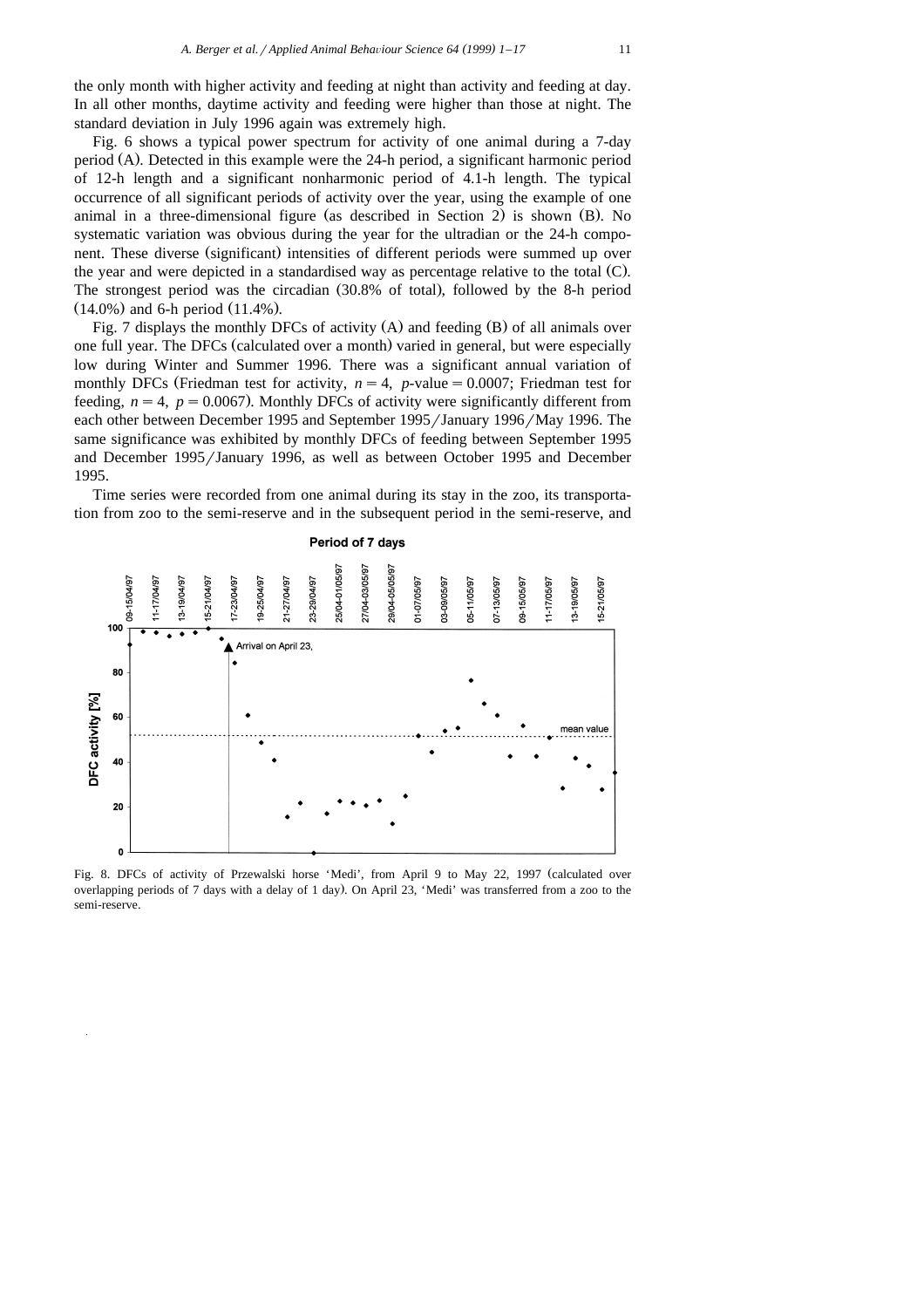DFCs of activity are depicted as an example of adaptation to semi-natural conditions (Fig. 8). DFCs were very high during the zoo period, drastically lower during the period of adaptation, and slowly recovered to mean values which, however, were even clearly lower than the mean DFC of activity for the total herd during the same period of time  $(80.6\%)$ .

## **4. Discussion**

Complete annual activity pattern of Przewalski horse in a natural environment has not been described, as yet. Information is available on the activity pattern in zoos (Bubenik, 1961), and the time budget has been observed in restricted periods on pasture (for example, by Boyd et al., 1988; Sauerland, 1992). Our own former telemetric records on the activity of Przewalski horse were restricted to sample periods during wintertime (Berger and Scheibe, 1994). Also, regarding free-ranging domestic horses and other equids, only general descriptions exist of annual and daily activity cycles, based on short sampling periods (Klingel, 1967; Kownacki et al., 1978; Schäfer, 1978; Keiper and Keenan, 1980; Kaseda, 1983; Arnold, 1984; Bogner and Grauvogl, 1984; Duncan, 1985; Mayes and Duncan, 1986; Fraser, 1992). However, the diagnostic value of continuous activity records has been demonstrated for domestic horses by Gill (1991).

The results present a typical year in this mare herd under semi-natural conditions:

-Spring: Body mass of horses is at its lowest. Average daily feeding is higher than at any other time during the year. Activity level is generally high.

-Summer: Body mass is increasing. Feeding levels drop to the minimum in the year. Activity levels are relatively high. During hot summer days, activity change to be higher at night than at daytime.

-Autumn: Body mass of horses is at its maximum. Activity and feeding levels are generally high.

-Winter: Body mass of horses is decreasing. Average of activity on one whole day is lower than at any other time of the year. Feeding level is generally high.

Activity and feeding behaviour of the same herd of Przewalski horses based on observational data collected in the course of 2.5 years were described by Scheibe et al. (1997). The observation period of Scheibe includes, in the first year, an adaptation process to nature-like conditions, but just after the first winter in the semi-reserve, these purely visual observations revealed a similar annual pattern as presented above.

In this investigation on automatically obtained data, the percentage of resting behaviour during the whole day (mean: 36.4%  $\pm$  15.7%) was higher in winter (48.4%  $\pm$ 15.4%) than in summer  $(30.7% + 29.6%)$ . In the literature, the percentage of resting behaviour during the whole day ranges from 4.6% (Arnold, 1984) to 35.1% (Lobanov, 1983). Views of several authors differ from each other even more with regard to points in time of the main rest phases (see Lobanov, 1983; Boyd et al., 1988), and homogeneous statements cannot be derived from these investigations based on mere observation of the animals.

Literature statements about percentages of feeding behaviour per day partly differ from each other due to the various observation intervals and observation methods (for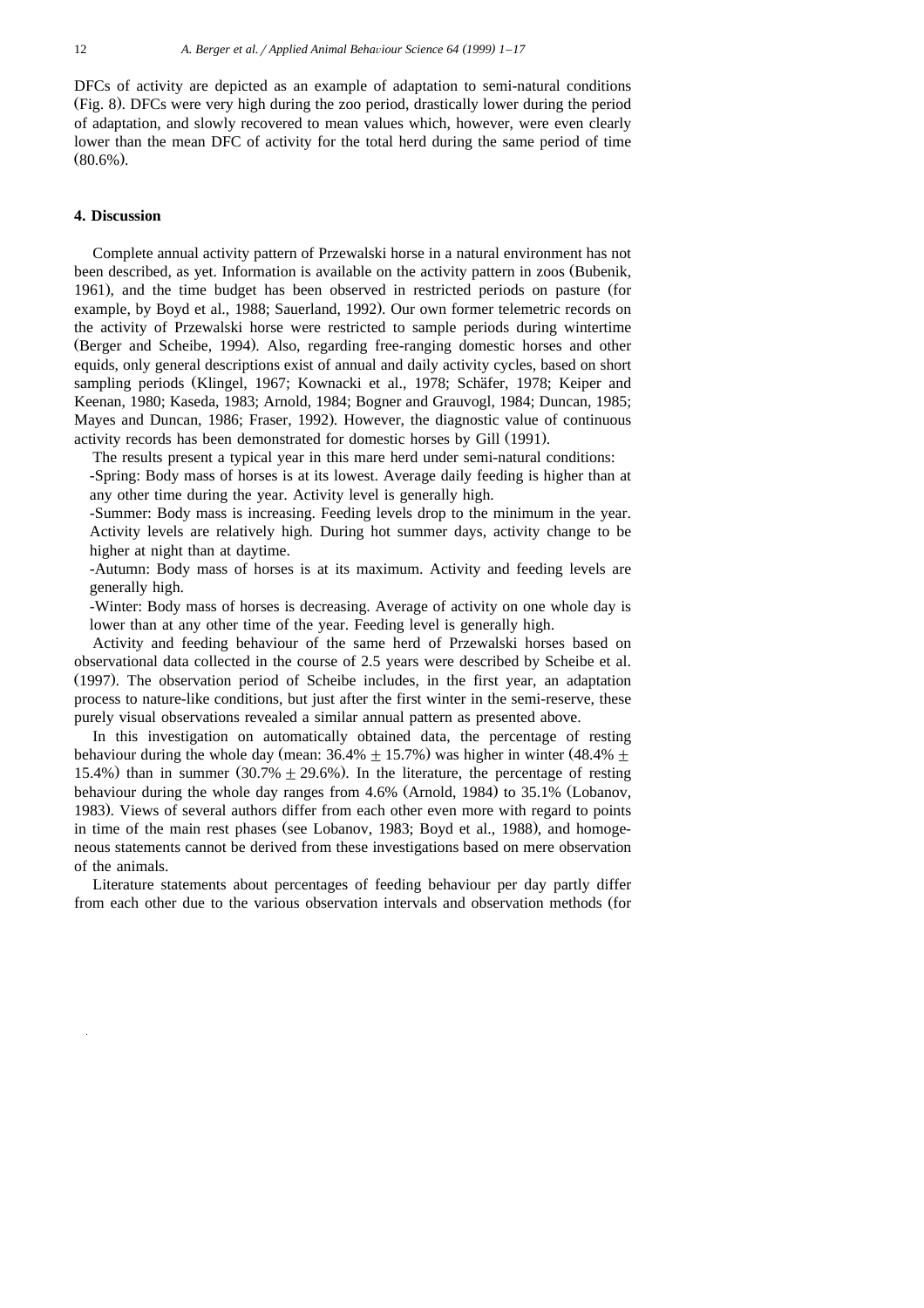Przewalski horse:  $2.9 - 37.8\%$  [Bubenik, 1961], 39.7% [Lobanov, 1983], 46.4  $\pm$  5.9% [Boyd et al., 1988]; for Koniks: 55.3–69.6% [Kownacki et al., 1978]; for Camargue horses:  $60-70\%$  [Duncan, 1985],  $51-63\%$  [Mayes and Duncan, 1986]; for domestic horses:  $17-67\%$  [Arnold, 1984]). Data of this investigation showed the mean relative amount of real feeding time per day to be  $29.8\% \pm 13\%$ , with a minimum in June  $(14.1\% \pm 2.7\%)$  and a maximum in April  $(41\% \pm 3.7\%)$ . The main periods of feeding during a 24-h day were always timed at dusk and dawn (Bubenik, 1961; Keiper and Keenan, 1980; Kaseda, 1983; Mayes and Duncan, 1986; Boyd et al., 1988). Long interruption of grazing activity was observed at noon in the months of summer (Rubinstein, 1981; Mayes and Duncan, 1986). In summer, horses increasingly shifted their search for food to the hours of night to avoid disturbance by flying insects and high temperatures (Kaseda, 1983; Duncan, 1985; Mayes and Duncan, 1986; Boyd et al., 1988). In the course of the night, grazing activity of horses is lower and resting behaviour increases (Keiper and Keenan, 1980). All these statements were confirmed by the results obtained from this investigation.

The results showed the level of activity on daytime to be higher than that at night, though Przewalski horses, nevertheless, were looking for food and water also at night. However, they clearly stood closer to each other and were more vigilant and reactive towards environmental influences than they would be on daytime. Only in July 1995, were activity and feeding at night higher than on daytime due to high temperatures and disturbance by flying insects. Intensity of activity and feeding vary independently from each other, although the time patterns of both parameters are nearly the same.

The activity budget of Przewalski horses after introduction to a Mongolian preserve in the course of  $1.5$  years was reported by van Dierendonck et al.  $(1996)$ . These animals gave no clear pattern of behaviour during the first summer and winter. Only after the first winter season data of van Dierendonk indicates very well the variation of feeding conditions in the different seasons and roughly follows the pattern confirmed in our investigation. However, observations of van Dierendonk were made only in daylight, and more subtle differences could not be identified by that sampling procedure. The relationship between feeding time and activity, as recorded in the observation of van Dierendonk, may become more informative against the background of results in this investigation. Deviations from the annual pattern described there can be explained by the fairly long period of adaptation to the annual variation of climatic and, even more, nutritional conditions, as described also by Scheibe et al. (1997).

There clearly is a resting phase before sunrise, almost during the whole year. The subsequent activity peak is correlated with dawn, whereas no external zeitgeber is recognisable for the onset of this resting phase, approximately at the same time. This shows a complex interaction between a light-insensitive ultradian rhythm and the circadian rhythm, as described by Gerkema et al. (1993).

For the first time, automatic acquisition of data gave us an insight into the complex rhythmic structure of behaviour by means of power spectral analysis of the parameters of activity and feeding in Przewalski horse.

The power spectra of activity clearly show the close link to the 24-h period. Conspicuously high contributions of ultradian harmonic periods, between 12 and 4.8 h in lengths, were found in the power spectra of horses. These ultradian periods generated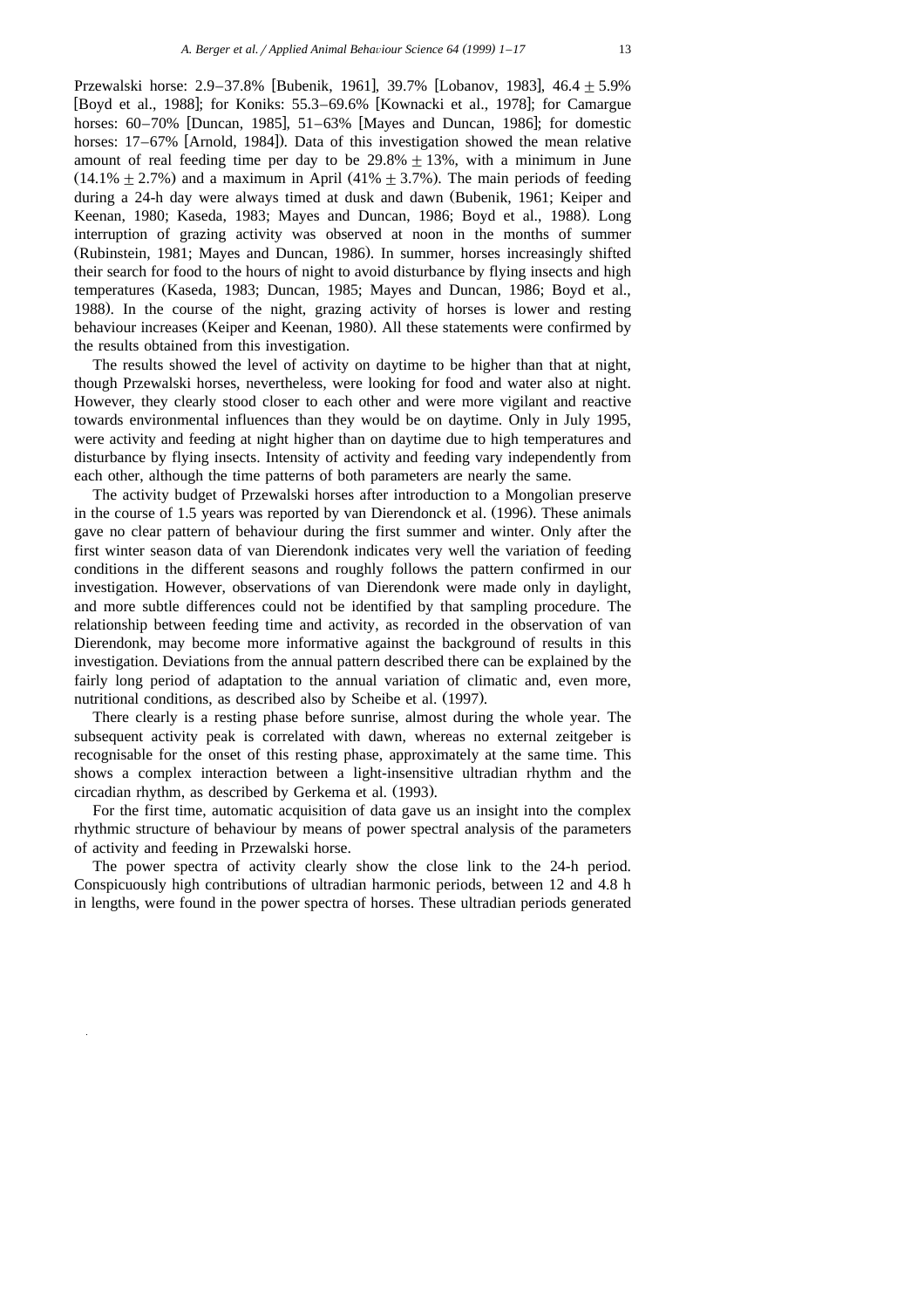two to five activity bouts per day. Ultradian nonharmonic periods between 6.7 and 4 h in length were important in the power spectra of horses only in certain phases. The general annual variation of significant periods does not show a clear annual pattern.

Common basic principles are visible when comparing the strategies of feeding of most free-ranging herbivores. They respond to decreasing availability of suitable food either by taking in smaller quantities and selecting only easily digestible plants or parts of plants (concentrate selector; e.g., roe deer), or by consuming more food of lower quality (grass and roughage eaters; e.g., cattle and sheep) (Hofmann, 1989). A third one varies between the two first, by changing its physiology and behaviour and by that being adapted to food conditions (intermediate type; e.g., red deer). Horses meet their nutritional demands by increasing their food intake to compensate for the lower nutrient content of the food (Fujikura et al., 1989; van Soest et al., 1995; van Wieren, 1995) and for that they are roughage eaters. This means only change in quantity of feeding and not change of digestion or transformation of behaviour rhythmic. Therefore, the low annual variance measured in the pattern of power spectrum (and, consequently, in fine structure of this behaviour parameter) of feeding is indicative of the general strategy of horses as roughage eaters.

The results of this investigation clearly show an increase of feeding activity relative to locomotor activity during the winter season. By concentrating all remaining activity on feeding, horses economise on energy in this strenuous time. In late February, the grass was only 2–3 cm. Video recording provided evidence to the effect that the specific plucking movements of the head for grazing occurred quicker and in shorter intervals than in summer. Apart from generally preferred feeding plants, mares now fed also on mugwort (*Artemisia* spp.), dry leaves, bark and ants. This was in agreement with findings reported by Mayes and Duncan (1986) according to which the originally high selection of food by horses dropped to zero when the supply of preferred feeding plants decreased below a certain threshold.

The 'DFC' (as an objective parameter of coordination of different organismic functions both with each other and with the external circadian zeitgeber) enabled assessment of the organismic state (Scheibe et al., 1999). This has been verified by investigations on lambs (Scheibe and Sinz, 1974), ewes (Sinz and Scheibe, 1976), cattle  $(Langbein, 1991)$  and alpacas  $(Ziller, 1991)$ .

The investigation shows a generally low DFC of activity for all four horses in late autumn and early winter and in July 1996.

The low DFC level in late autumn and early winter could be attributed to a decline in nutritive supply as well as to low temperature and snow. Competition for food was observed only in periods of snow, when the horses defended places cleared from snow. On the other hand, lowered DFC coincided with the hunting period in the surrounding area. It ended at the end of the year and the DFC began to recover at the same time, while food supply was still decreasing.

The sudden decrease of DFC in July 1996 can be explained by the opening of a nearby shooting range at the same time. Visual observations repeatedly confirmed the intensive reaction of the horses to the sound of shooting (flight, high vigilance, interruption of resting and feeding periods). When noise levels on the shooting range were reduced, horse DFC increased. Observations on short-time reactions to different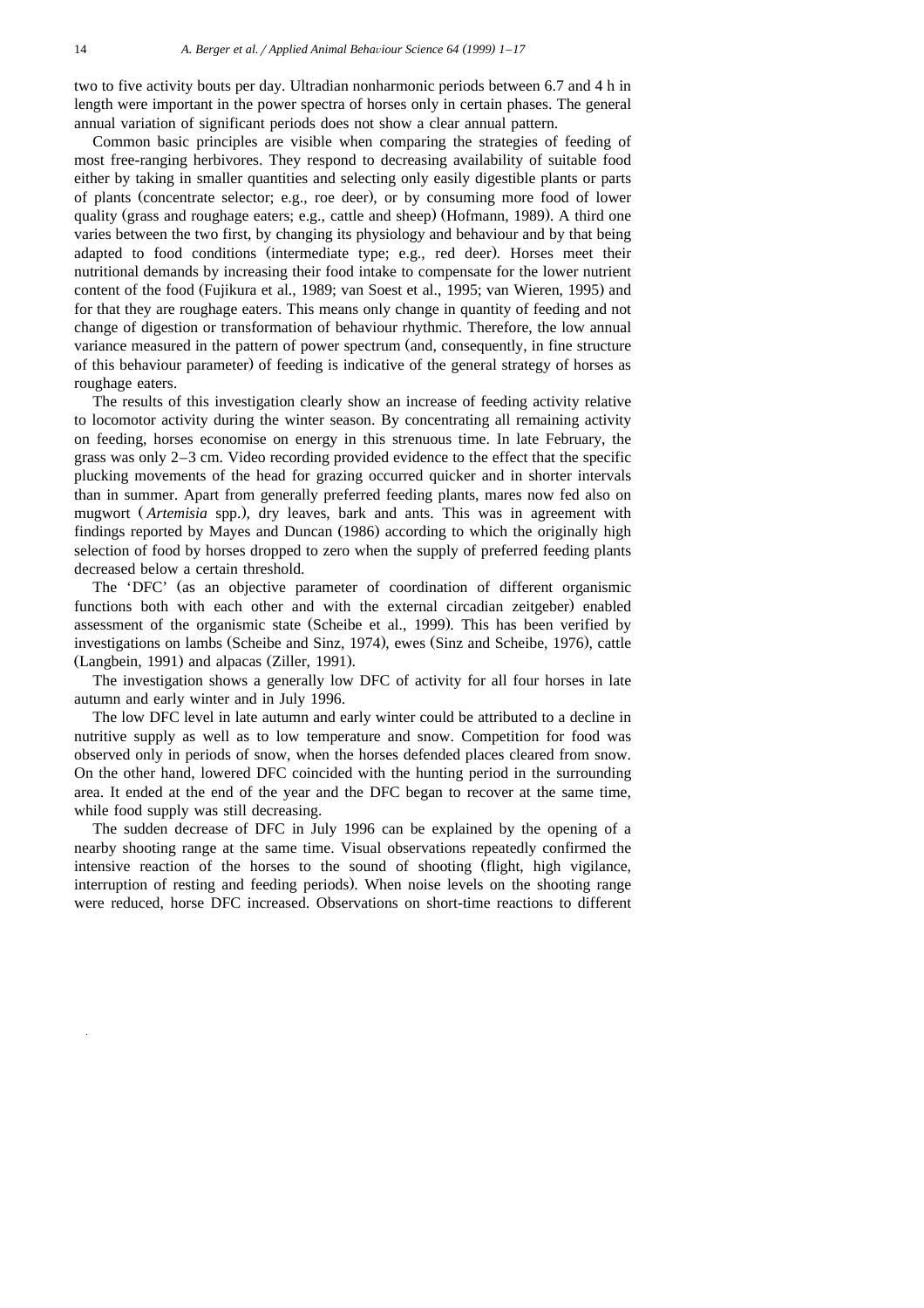kinds of stressor on red deer and roe deer showed that heart rate reaction to shooting sounds was the greatest, as compared to all acoustic disturbances (Herbold et al., 1992).

Valid experiments about effects of stressors on DFCs on Przewalski horses do not exist until now. Drastically decreased DFC during adaptation to semi-natural conditions (see Fig. 8) was one of several accidentally found on–off observations. As our experience shows, long-term DFC below 60% associated with strong changes in activity levels, is indicative of deviation from standard conditions of Przewalski horses. The measuring and analysing methods may be of some use in the detection of serious stressful conditions during reintroduction of animals to the wild or during extensive keeping of animals. In this case, it would be useful to combine the measuring method ETHOSYS with a location system to receive data about the use of space by the animals.

Additional investigations including those on reactions to different forms of stressor  $(e.g., heat, pregnancy, birth, wounds, lack of resources and others), are necessary to$ define species-specific standards of behaviour-determining requirements of the environment. Further investigations might elucidate the extent to which the significant annual variations demonstrated in this investigation were determined by usual yearly rhythm. Collecting power spectra over a whole year of other herbivores would be of interest for comparative studies.

## **5. Conclusion**

Continuous records of behavioural rhythms of locomotor activity and feeding can be applied to describing the adaptation of individuals to a natural environment. Changing relations between daytime and nocturnal activities are indicative of heat load and disturbance by insects. Stress due to human interference can be identified by rhythmic analysis. This form of analysis is also convenient to follow up individual adaptational processes, such as introduction into a new herd.

Basic data from nature-like but protected areas can be used for comparison to records under less controlled conditions. In such circumstances, continuous behaviour records should be applied to identify and prevent risk situations of individuals and groups.

#### **Acknowledgements**

The authors feel obliged to Mr. F. Heyter and Mr. A. Broja for providing access to the Przewalski horses in the Semireserve/Liebenthal. This work was considerably supported by the 'Konsul Karl und Dr. Gabriele Sandmann Stiftung'. We also appreciate the efforts made by Janet Paterson in correcting the English manuscript.

# **References**

Andel, J., 1984. Statistische Analyse von Zeitreihen. Akademie-Vlg. Berlin.

Arnold, G.W., 1984. Comparison of the budgets and circadian patterns of maintenance activities in sheep, cattle and horses grouped together. Appl. Anim. Behav. Sci. 13, 19–30.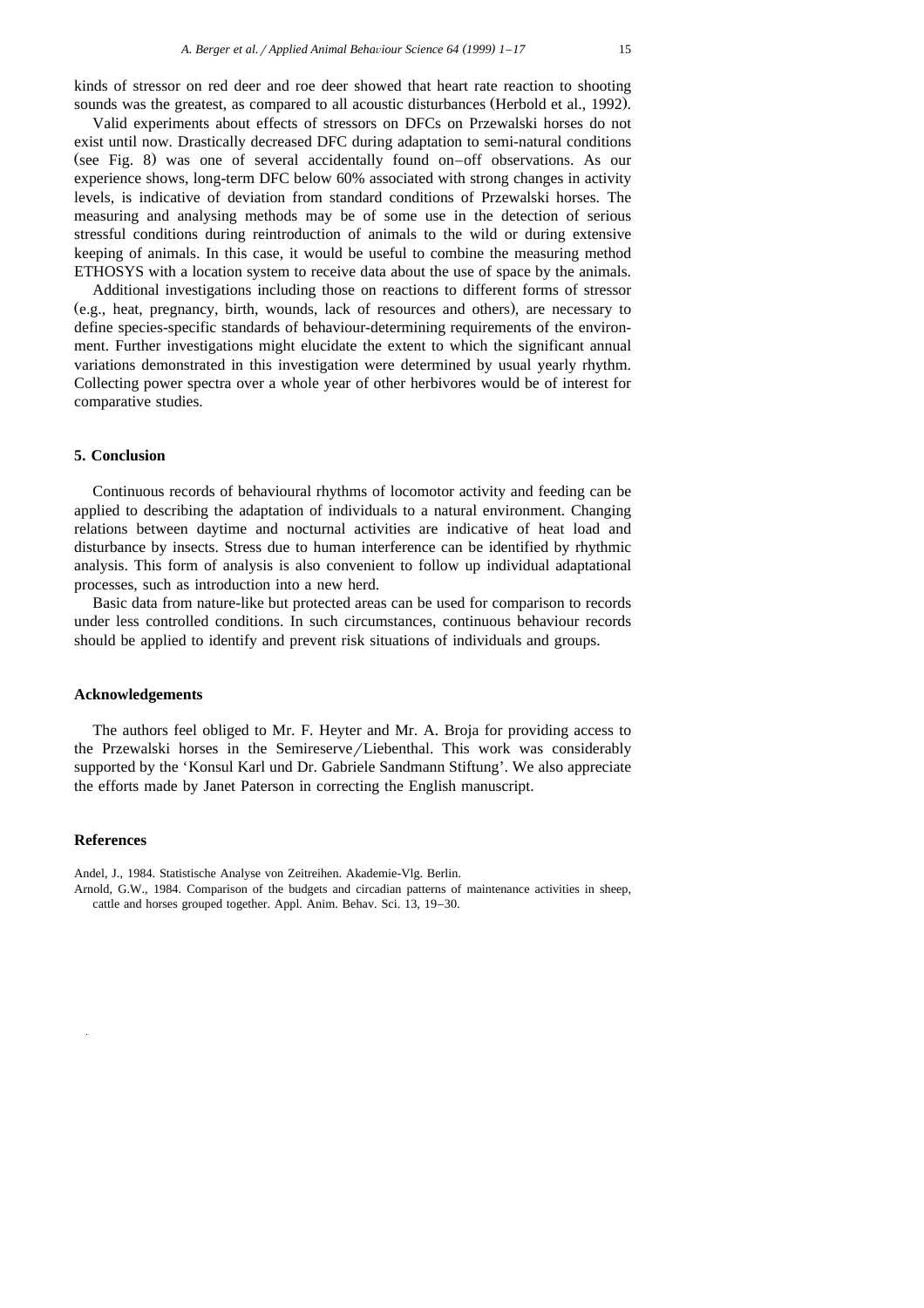- Aschoff, J., 1958. Tierische Periodik unter dem Einfluß von Zeitgebern. Z. f. Tierpsychologie 15, 1–30.
- Aschoff, J., 1962. Spontane lokomotorische aktivität. Hb. Zool. 11 (4), 1–74.
- Berger, A., 1993. Untersuchungen zum Tagesrhythmus beim Przewalskipferd (*Equus przewalskii* POL-JAKOV, 1881) im Winter. Diplomarbeit HU-Berlin.
- Berger, A., Scheibe, K., 1994. Rhythmen von Nahrungsaufnahme und Aktivität von Przewalskipferden in einem Semireservat. Curr. Res. Appl. Ethol., KTBL 361, 130–142.
- Bogner, H., Grauvogl, A., 1984. Verhalten Landwirtschaftlicher Nutztiere. Ulmer Stuttgart.
- Bowen, D.W., Brooks, R.J., 1978. Social organization of confined male collared lemmings (*Dicrostonyx groenlandicus* TRAILL . Anim. Behav. 26, 1126–1135. .
- Boyd, L.E., Carbonaro, D.A., Houpt, K.A., 1988. The 24-hour time budget of Przewalski horses. Appl. Anim. Behav. Sci. 21, 5–17.
- Bubenik, A.B., 1961. 24-Stunden-Rhythmus des Przewalski-Pferdes (*Equus przewalskii* POL., 1881) während der Laktation und beginnender Brunst. Equus 1, 122–140.
- Burkhardt, G., Schmadel, L.D., Marx, S., 1994. Kleines astronomisches Jahrbuch. Leipzig, pp. 26–33.
- Daniel, W.W., 1990. Applied Non parametric Statistics. PWS-KENT Publishing, Boston.
- Duncan, P., 1985. Time-budgets of Camargue horses: III. Environmental influences. Behaviour 92, 188–208.
- Fraser, A.F., 1992. The behaviour of the horse. CAB International, Wallingford.
- Fujikura, T., Oura, R., Sekine, J., 1989. Comparative morphological studies on digestion physiology of herbivores: I. Digestibility and particle distribution of digesta and feces of domestic and feral animals. J. Fac. Agric. Tottori Univ. 25, 87–93.
- Gerkema, M.P., Daan, S., Wilbrink, M., Hop, M.W., van-der-Leest, F., 1993. Phase control of ultradian feeding rhythms in the common vole *(Microtus arvalis)*: the roles of light and the circadian system. J. Biol. Rhythms  $8(2)$ ,  $151-171$ .
- Gill, J., 1991. A new method for continuous recording of motor activity in horses. Comp. Biochem. Physiol. 99A (3), 333-341.
- Herbold, H., Suchentrunk, F., Wagner, S., Willing, R., 1992. Einfluß anthropogener Storreize auf die ¨ Herzfrequenz von Rotwild *(Cervus elaphus)* und Rehwild *(Capreolus capreolus*). Z. Jagdwiss. 38, 145–159.
- Hofmann, R.R., 1989. Evolutionary steps of ecophysiological adaption and diversification of ruminants: a comparative view of their digestive system. Oecologia 78, 443–457.
- Hutchins, M., Wilis, K., Wiese, R.J., 1995. Strategic collection planning: theory and practice. Zoo Biol. 14, 5–25.
- Kaseda, Y., 1983. Seasonal changes in time spent grazing and resting of Misaki Horses. Jpn. J. Zootech. Sci.  $54(7)$ ,  $464-469$ .
- Keiper, R.R., Keenan, M.A., 1980. Nocturnal activity patterns of feral ponies. J. Mammal. 61 (1), 116–118.
- Klimov, V.V., 1990. Die Dynamik der sozialen Umstrukturierung in der Przewalskipferdherde in Askania Nova. Equus 3, 148–153.
- Klingel, H., 1967. Soziale Organisation und Verhalten freilebender Steppenzebras. Z. f. Tierpsychologie 24  $(5)$ , 580–624.
- Kownacki, M., Sasimowski, E., Budzynski, M., Jezierski, T., Kapron, M., Jelen, B., Jaworska, M., Dziedzic, R., Seweryn, A., Slomka, Z., 1978. Observations of the 24-hour rhythm of natural behaviour of Polish primitive horse bred for conservation of genetic resources in a forest reserve. Genetica Polonica 19, 61–77.
- Langbein, J., 1991. Vergleichende Untersuchungen zum Weideverhalten von Rindern der Rasse Holstein Friesian und der Gebrauchskreuzung Siboney de Kuba auf der tropischen Weide. Diss. A, Humboldt-Uni zu Berlin.
- Lobanov, H.B., 1983. Predstawitjeli szemejstwa equidae w Askanii-Nova. (in Russian), Westnik Soologii 52, Kiew.
- Mayes, E., Duncan, P., 1986. Temporal patterns of foraging behaviour in free-ranging horses. Behavior 96  $(1-2)$ , 105–129.
- Remmert, H., 1969. Tageszeitliche Verzahnung der Aktivität verschiedener Organismen. Oecologia 3, 214–226.
- Rubinstein, D.I., 1981. Behavioural ecology of island feral ponies. Equine Vet. J. 13, 27–34.
- Sauerland, M., 1992. Przewalski Horses in a Semi-Reserve: Daily and seasonal activity patterns. Proc. 13th Ethologentreffen in Prag, p. 117.